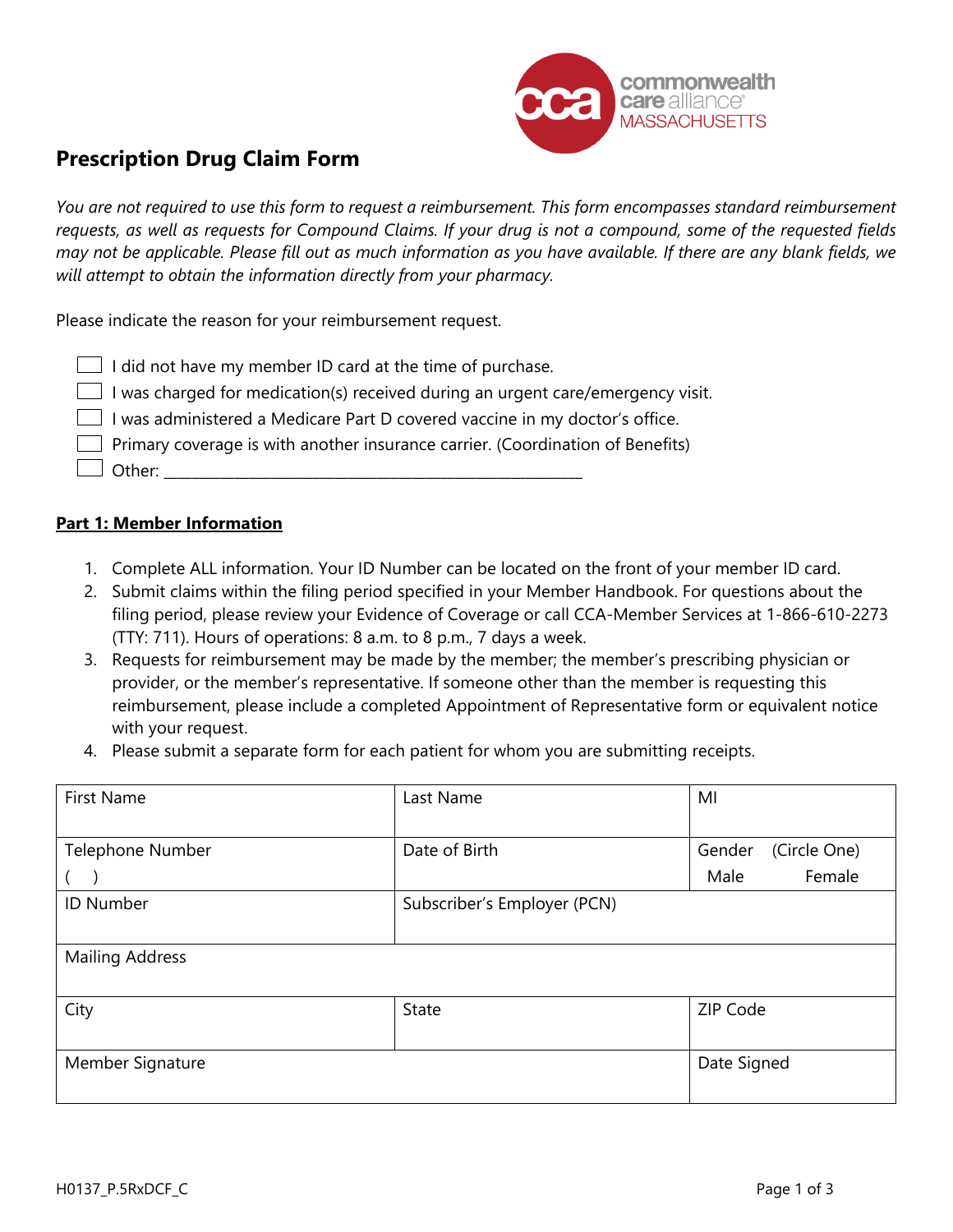### **Part 2: Pharmacy Information**

- 1. Complete ALL information.
- 2. Please submit a separate form for each pharmacy from which you purchased medications.

| Name                                                                           |                         |          |
|--------------------------------------------------------------------------------|-------------------------|----------|
|                                                                                |                         |          |
| <b>Street Address</b>                                                          |                         |          |
|                                                                                |                         |          |
| City                                                                           | State                   | ZIP Code |
|                                                                                |                         |          |
| Pharmacy/or Provider of Service National Provider Number (NA if not available) | <b>Telephone Number</b> |          |
|                                                                                |                         |          |

### **Part 3: Receipt Information**

- 1. Include Proof of Payment with the original pharmacy receipt(s) or pharmacy printout(s). Cash Register Receipt(s) without pharmacy detail will not be accepted. Tape all receipt(s) to the bottom of this page. Please DO NOT staple.
	- a. Compound medications must have at least 2 ingredients, and at least 1 ingredient must be a Federal legend (prescription) drug.
	- b. All active ingredients must be covered as part of your formulary and all prescription information must be submitted.
- 2. Please provide the explanation of benefits (EOB) or denial letter from the primary insurance carrier if you have primary coverage with another insurance carrier.
- 3. Receipts will not be returned. Please remember to keep a copy of the completed claim form and receipt(s) for your records.

**Part 4: Drug Information:** *This information should be listed in your original pharmacy receipt, pharmacy printout, or Medical Invoice. If the receipt or invoice is missing any of this information, please ask your pharmacist/or Medical Provider to help fill in the missing details. If you are unable to obtain the information we will attempt to contact your pharmacy.*

| Date Rx Filled     | Diagnosis Code and Description       | <b>Medication Name</b>                                                 |
|--------------------|--------------------------------------|------------------------------------------------------------------------|
| <b>Rx Number</b>   |                                      | Final Form of Compound (cream, patches, suppository, suspension, etc.) |
| National Drug Code | Quantity                             |                                                                        |
| Day Supply         | Total Volume (grams, ml, each, etc.) |                                                                        |
|                    |                                      | (continued on page 3)                                                  |